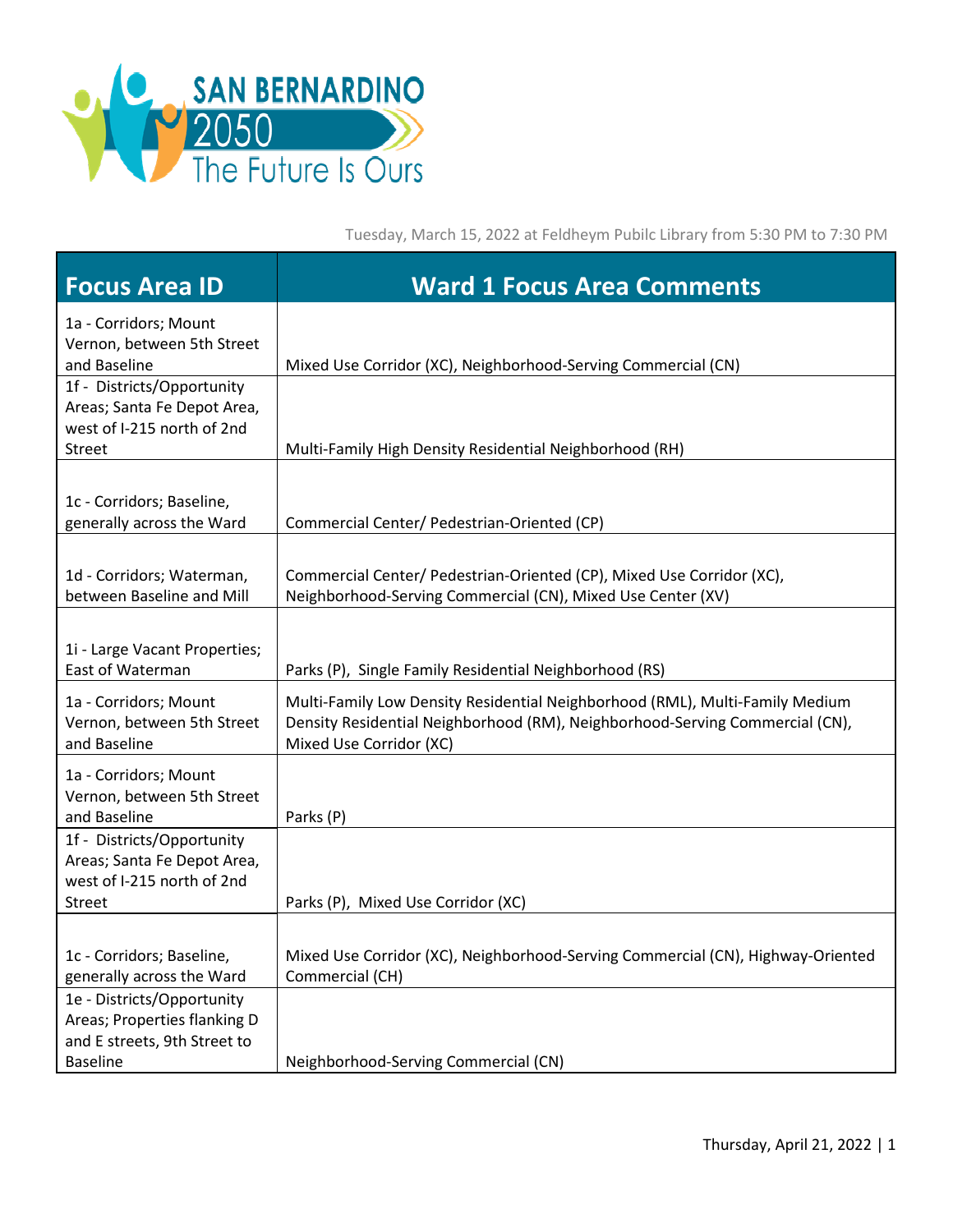| 1g - Districts/Opportunity<br>Areas; Waterman, east side<br>between Olive and 9th                             | Multi-Family Medium Density Residential Neighborhood (RM), Parks (P)                                                                      |
|---------------------------------------------------------------------------------------------------------------|-------------------------------------------------------------------------------------------------------------------------------------------|
|                                                                                                               |                                                                                                                                           |
| 1b - Corridors; Baseline,<br>generally crossing the Ward                                                      | Commercial Center/ Pedestrian-Oriented (CP),                                                                                              |
| 1d - Corridors; Waterman,<br>between Baseline and Mill                                                        | Commercial Center/ Pedestrian-Oriented (CP), Mixed Use Corridor (XC),<br>Neighborhood-Serving Commercial (CN), Mixed Use Center (XV)      |
| 1i - Large Vacant Properties;<br>East of Waterman                                                             | Parks (P), Single Family Residential Neighborhood (RS)                                                                                    |
| 1a - Corridors; Mount<br>Vernon, between 5th Street<br>and Baseline                                           | Multi-Family Low Density Residential Neighborhood (RML), Neighborhood-Serving<br>Commercial (CN), Mixed Use Corridor (XC)                 |
| 1f - Districts/Opportunity<br>Areas; Santa Fe Depot Area,<br>west of I-215 north of 2nd<br>Street             | Parks (P), Mixed Use Corridor (XC)                                                                                                        |
| 1c - Corridors; Baseline,<br>generally across the Ward                                                        | Mixed Use Corridors (XC), Neighborhood-Serving Commercial (CN), Highway-Oriented<br>Commercial (CH)                                       |
| 1g - Districts/Opportunity<br>Areas; Properties flanking D<br>and E streets, 9th Street to<br><b>Baseline</b> | Multi-Family Medium Density Residential Neighborhood (RM), Parks (P)                                                                      |
| 1a - Corridors; Mount<br>Vernon, between 5th Street<br>and Baseline                                           | Mixed Use Corridor (XC), Mixed Use Center (XY), Neighborhood-Serving Commercial<br>(CN)                                                   |
| 1f - Districts/Opportunity<br>Areas; Santa Fe Depot Area,<br>west of I-215 north of 2nd<br><b>Street</b>      | Multi-Family High Density Residential Neighborhood (RH)                                                                                   |
| 1g - Districts/Opportunity<br>Areas; Properties flanking D<br>and E streets, 9th Street to<br><b>Baseline</b> | Neighborhood-Serving Commercial and Mixed Density Neighborhood in Ward 1 /<br>Properties flanking D and E streets, 9th Street to Baseline |
| Ward 1                                                                                                        | Mixed Use Center (XC), Office District/Park (CO) - Corridor - connecting to Downtown<br>- intensification opportunity                     |
| Ward 1                                                                                                        | Include dog park at the corner of 9th St and Mount Vernon in Ward 1                                                                       |
| Ward 1                                                                                                        | Expand or preserve green space below Mount Vernon, between 5th Street and<br>Baseline in Ward 1                                           |